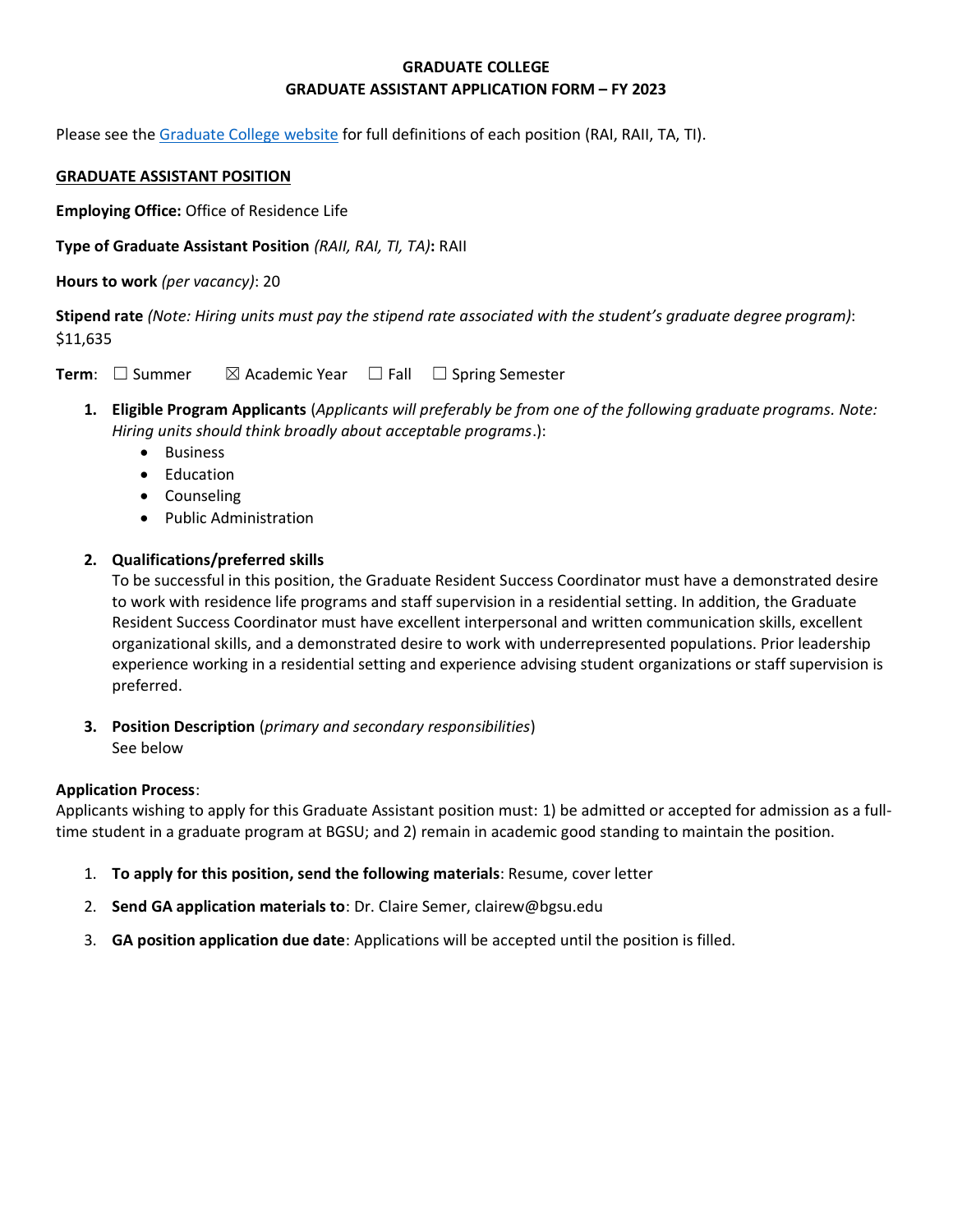## **Position Description:**

The Graduate Resident Success Coordinator is a staff member in the Office of Residence Life. The Graduate Resident Success Coordinator assists in the daily operation of the Resident Success Mentor Program that supports residential students to achieve their academic, personal, and professional goals. The Graduate Resident Success Coordinator is supervised by the Coordinator for Diversity Initiatives. The Graduate Resident Success Coordinator directly supervises 10-15 Resident Success Mentors (RSMs) and assists with hall-wide programming and workshops.

## **Major Duties and Responsibilities:**

The specific and unique responsibilities of the position are negotiated between the Graduate Resident Success Coordinator and the Coordinator for Diversity Initiatives with the approval of the Associate Director. Typically, one Graduate Resident Success Coordinator will focus their work on supporting students part of cultural or identity-based affinity groups (otherwise known as SMART groups) and the other Graduate Resident Success Coordinator will focus on supporting students part of academic skills and success groups. Typical areas of responsibility may include, but are not limited to, the following:

### Programming

- Advise programming within the Resident Success Mentor program related to social development, community building, and academic success skills
- Attend mentor-led Resident Success programs and workshops
- Design, develop, and execute large scale programming and workshop series related to residential success (including multicultural education, identity development, and academic success skills)
- Plan and execute the Generation Falcon summer link program for First Generation College Students
- Contribute content for newsletters, bulletin boards, and social media postings
- Assist in the planning of the end-of-the-year Mentee Recognition Banquet
- Assist in the planning of the Taste of February program and student recruitment efforts
- Develop and implement a Resident Success Capstone Project (2nd Year)

### Supervision

- Direct supervision and evaluation of 10-15 Resident Success Mentors
- Oversee development and assignments for small groups of mentees (clusters) assigned to a Resident Success Mentor. Clusters are formed around cultural or affinity group identities (e.g., Black, Latinx, LGBTQ, First Generation College Student, international, etc.) or academic success skills (e.g., time management, stress management, study skills, etc.) based on resident interest and staff availability
- Follow up with mentees who need additional assistance

### Administration

- Assist in conducting weekly roundtable staff meetings with the Resident Success student staff and monthly meetings with all Resident Success Mentors
- Lead the implementation of an active outreach system that includes designing interventions for at-risk students or residents referred to Resident Success
- Manage staffing, space reservations, referral intake, and other functions of residential resource centers in the residence halls
- Assist in coordinating Resident Success Mentor recruitment and selection process
- Assist in developing and presenting training sessions for Resident Success Mentors and other Office of Residence Life Student staff, as needed
- Maintain and update Resident Success Mentor listservs, databases, and matching lists
- Monitor and update Resident Success social media and websites
- Review and compile meeting and interaction reports, noting concerns through the Falcon Success & Retention Curriculum
- Review Resident Success Mentor interactions on a regular basis for issues or concerns
- Meet weekly with Coordinator for Diversity Initiatives
- Meet regularly with Resident Success professional team and Residence Education team